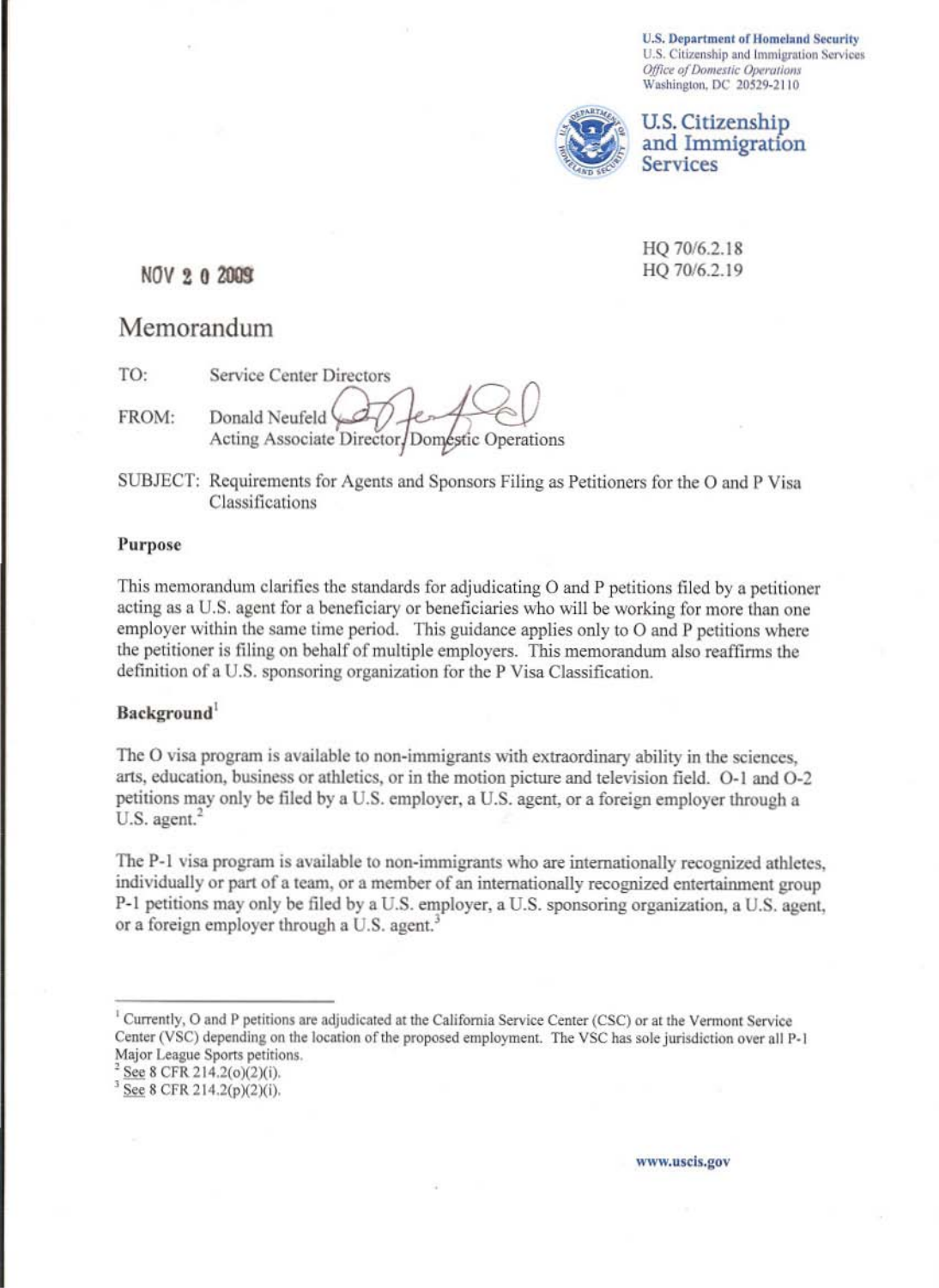Requirements for Agents Filing as Petitioners for the 0 and P Visa Classifications Page 2

Both the 0 and P regulations provide that if the beneficiary will work concurrently for more than onc employer within thc same time period, each employer must file a separate petition with the Service Center that has jurisdiction over the area where the alien will perform services, unless a U.S. agent files the  $O$  or P-1 petition.<sup>4</sup>

## Guidance for O and P-1 Petitions Filed by a U.S. Agent

A petition filed by an agent is subject to several conditions. A petition involving *multiple*  employers may be filed by a person or company in business as an agent that acts as an agent for both the employers and the beneficiary, if<sup>5</sup>:

- The supporting documentation includes a complete itinerary of the event or events (for "O") or services or engagements (for "P").
- The itinerary specifies the dates of each service or engagement, the names and addresses of the actual employers, and the names and addresses of the establishments, venues, or locations where the services will be performcd.
- The contracts between the employers and the beneficiary are submitted; and
- The agent explains the terms and conditions of the employment and provides any required documentation.

An agent may be the actual employer of the beneficiary. In order to be eligible to filc a petition on behalf of the beneficiary as his or her agent and on behalf of other (multiple) employers of the beneficiary, the petitioning employer must meet the conditions described above and establish that it is "in business as an agent" (as described below).

The regulations do not specify the evidence for establishing that the petitioner of multiple employers is "in business as an agent." Adjudicators should consider evidence that shows that it is more likely than not that the petitioner is in business as an agent for the series of events, services, or engagements that is the subject of the petition. The focus should be on whether the petitioner can establish that it is authorized to act as an agcm for thc other employers *for purposes of filing the petition.* This means that the petitioner does not have to demonstrate that it normally serves as an agent outside the context of this petition.

The petitioner/employer, seeking to serve as an agent for the beneficiary and/or for other employers, must establish that the petitioner is duly authorized to act as their agent. An adjudicator may detennine that this requirement has been satisfied if, for example, the petitioner/agent presents a document signed by the beneficiary's other employer(s) which states that the petitioner is authorized to act in that employer's place as an agent for the limited purpose of filing the O or P (whichever is applicable) petition with USCIS. $\frac{6}{5}$ 

 $^{4}$  See 8 CFR 214.2(o)(2)(iv)(B) and 8 CFR 214.2(p)(2)(iv)(B).

 $\frac{1}{2}$  See 8 CFR 214.2(o)(2)(iv)(B) and (E)(2) and 8 CFR 214.2(p)(2)(iv)(B) and (E)(2). All O petitions must include contracts between the employers and the beneficiary. 8 CFR 214.2(o)(2)(iv)(E)(2). Contracts may be required for P petitions only in questionable cases. 8 CFR 214.2(p)(2)(iv)(E)(2).

Note, no particular form or specific language is required to be submitted with a petition to establish agency. Nor should an RFE be issued requiring a particular form or specific language in the agency agreement. Instead,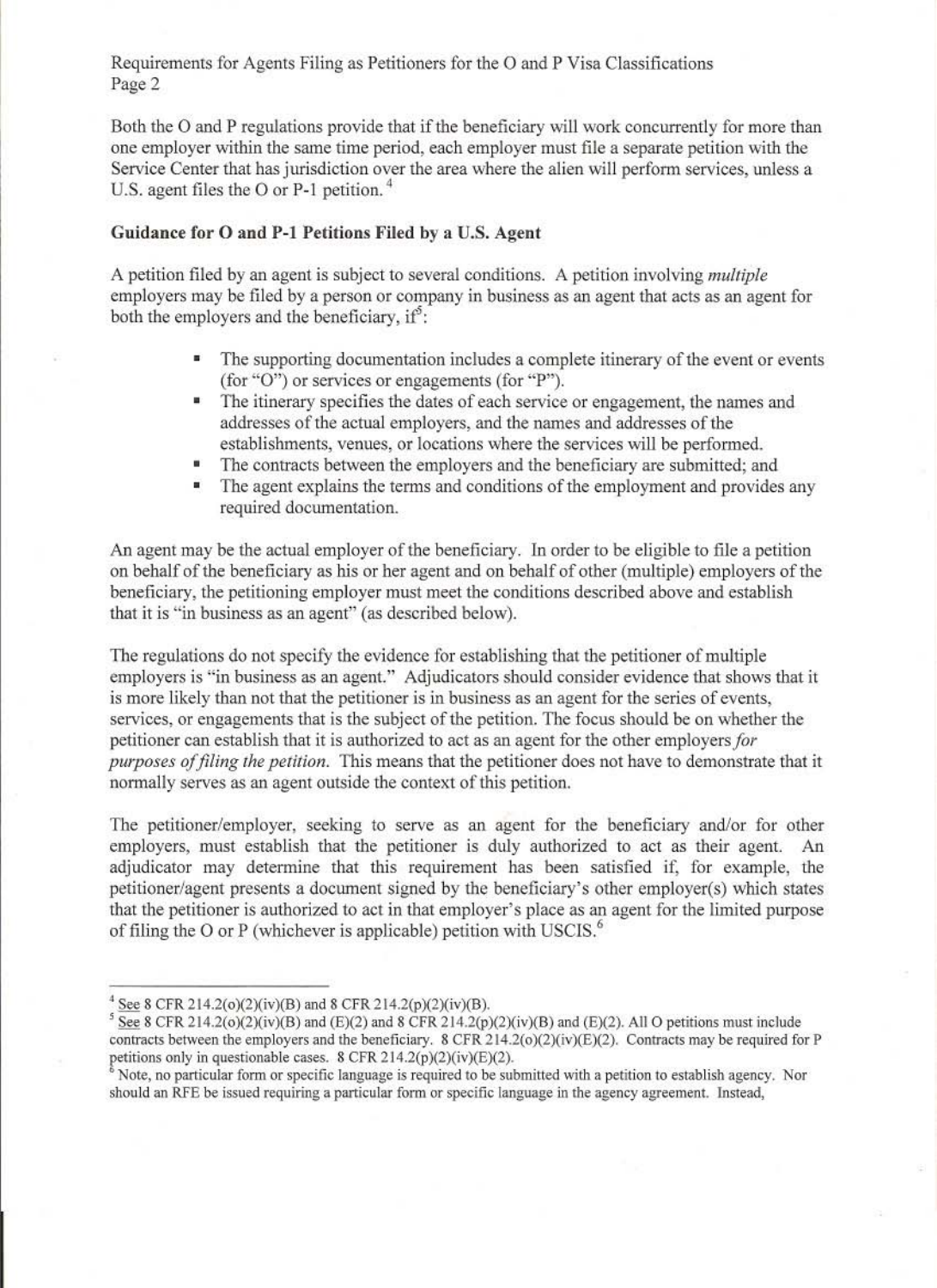Requirements for Agents Filing as Petitioners for the 0 and P Visa Classifications Page 3

Other examples of probative evidence that may demonstrate that the petitioner "is in business as an agent" may include: a statement confirming the relevant information [itinerary, names and addresses of the series of employers] signed by the petitioner and the series of employers); other types of agency representation contracts; fee arrangements; or statements from the other employers regarding the nature of the petitioner's representation of the employers and beneficiary. While evidence of compensation could help establish that the petitioner is in business as an agent, compensation is not a requirement to establish an agency. Again, each case must be evaluated based on the specific facts presented.

Assuming that the petition is approvable and the petitioner has established that it is authorized to act as an agent in order to file the petition on behalf of the other employers, the validity period should last for the duration of the qualifying events not to exceed the maximum allowable validity period for the classification being sought.<sup>7</sup> If the petition is approvable but the petitioner has not established that it is authorized by the other employers to file the petition on behalf of the other employers (after a Request for Evidence, if documentation was not provided with the filing), the validity period should be limited to the qualifying events for which the petitioner will be directly employing the beneficiary not to exceed the maximum allowable validity period for the classification being sought.

## P Petitions Filed by a U.S. Sponsoring Organization

A P petition filed by a U.S. sponsoring organization is subject to specific guidelines. A sponsor is defined as:

"...an established organization in the United States which will not directly employ a P-1. P-2. or P-3 alien but will assume responsibility for the accuracy of the terms and conditions specified in the petition."<sup>8</sup>

A sponsoring organization can qualify as a petitioner if it can provide evidence, such as a written contract between it and the beneficiary, that although it will not directly employ the beneficiary, it will guarantee the terms and conditions of employment of the beneficiary, such as a written contract between it and the beneficiary. A company or organization that is directly employing the beneficiary may not file a petition as a sponsoring organization.

This guidance applies only to P petitions where the petitioner indicates that it is a U.S. sponsoring organization. Under existing regulations. petitioners may not file as a sponsoring organization for 0 petitions .

adjudicators should focus on whether the petitioner/agent has shown that it has obtained authorization from the other employer(s) to file a petition on their behalf.

See 8 CFR 214.2(0)(6)(iii) and (0)(12)(ii) and 8 CFR 214.2(p)(8)(iii) and (p)(14)(ii). See also Memorandum from Donald Neufeld, Acting Associate Director, Domestic Operations, USCIS "Procedures for Applying the Period of Authorized Stay for P-1 Nonimmigrant Individual Athletes" HQ 70/6.2.19 (March 6, 2009) and "Procedures for Applying the Period of Authorized Stay for P-1S Nonimmigrant Individual Athletes' Essential Support Personnel" HQ 70/6.2.19 (July 14, 2009).

 $8$  See 8 CFR 214.2(p)(2)(i) and (3).